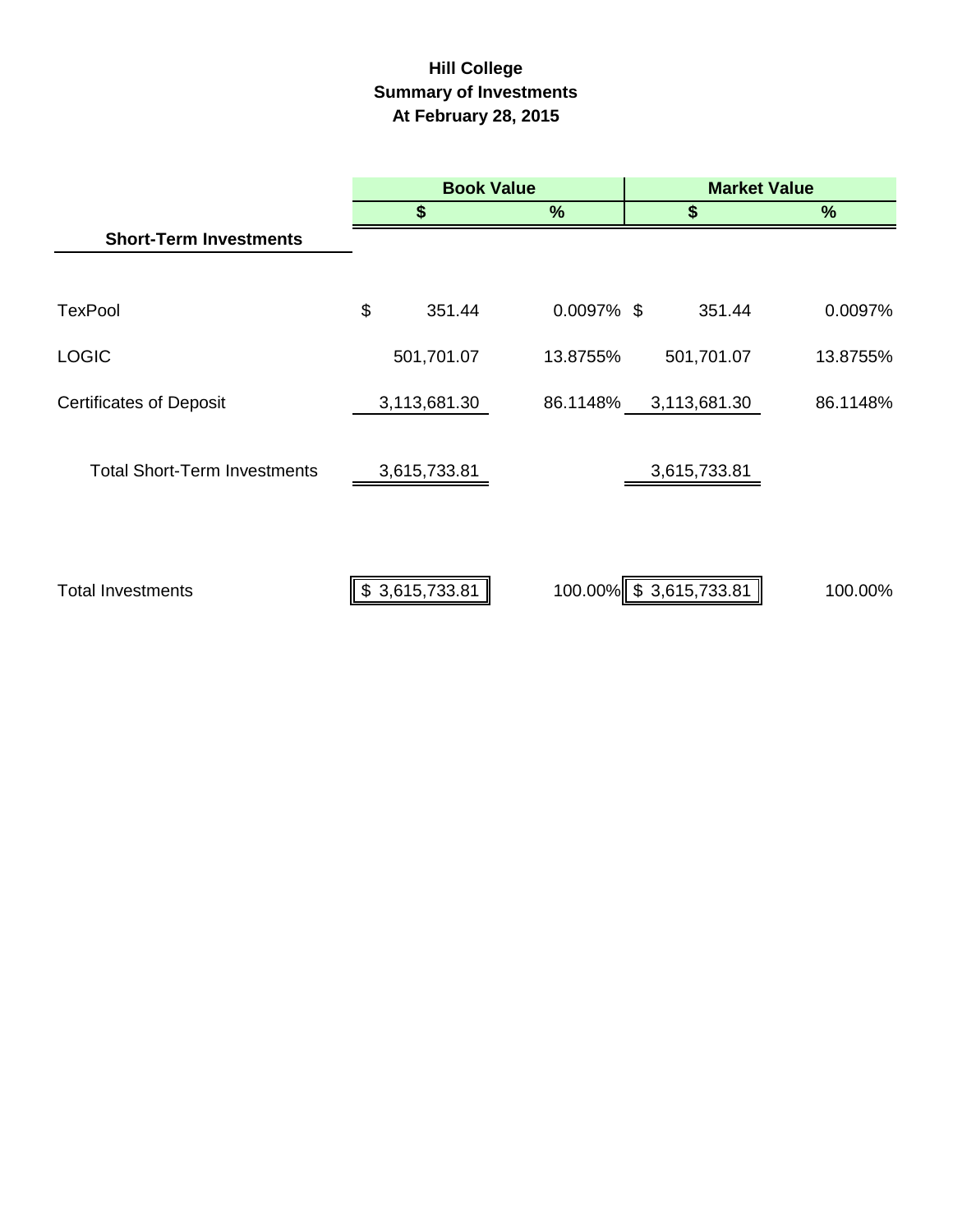# **Hill College Operating Fund Summary of Investments At February 28, 2015**

|                                     | <b>Book Value</b> |               | <b>Market Value</b> |          |  |
|-------------------------------------|-------------------|---------------|---------------------|----------|--|
|                                     |                   | $\frac{9}{6}$ | S                   | $\%$     |  |
| <b>Short-Term Investments</b>       |                   |               |                     |          |  |
| <b>TexPool</b>                      | \$<br>297.77      | 0.0113%       | 297.77              | 0.0113%  |  |
| <b>LOGIC</b>                        | 501,600.83        | 19.0957%      | 501,600.83          | 19.0957% |  |
| <b>Certificates of Deposit</b>      | 2,124,875.04      | 80.8930%      | 2,124,875.04        | 80.8930% |  |
| <b>Total Short-Term Investments</b> | 2,626,773.64      |               | 2,626,773.64        |          |  |
| <b>Total Investments</b>            | 2,626,773.64      | 100.00%       | 2,626,773.64        | 100.00%  |  |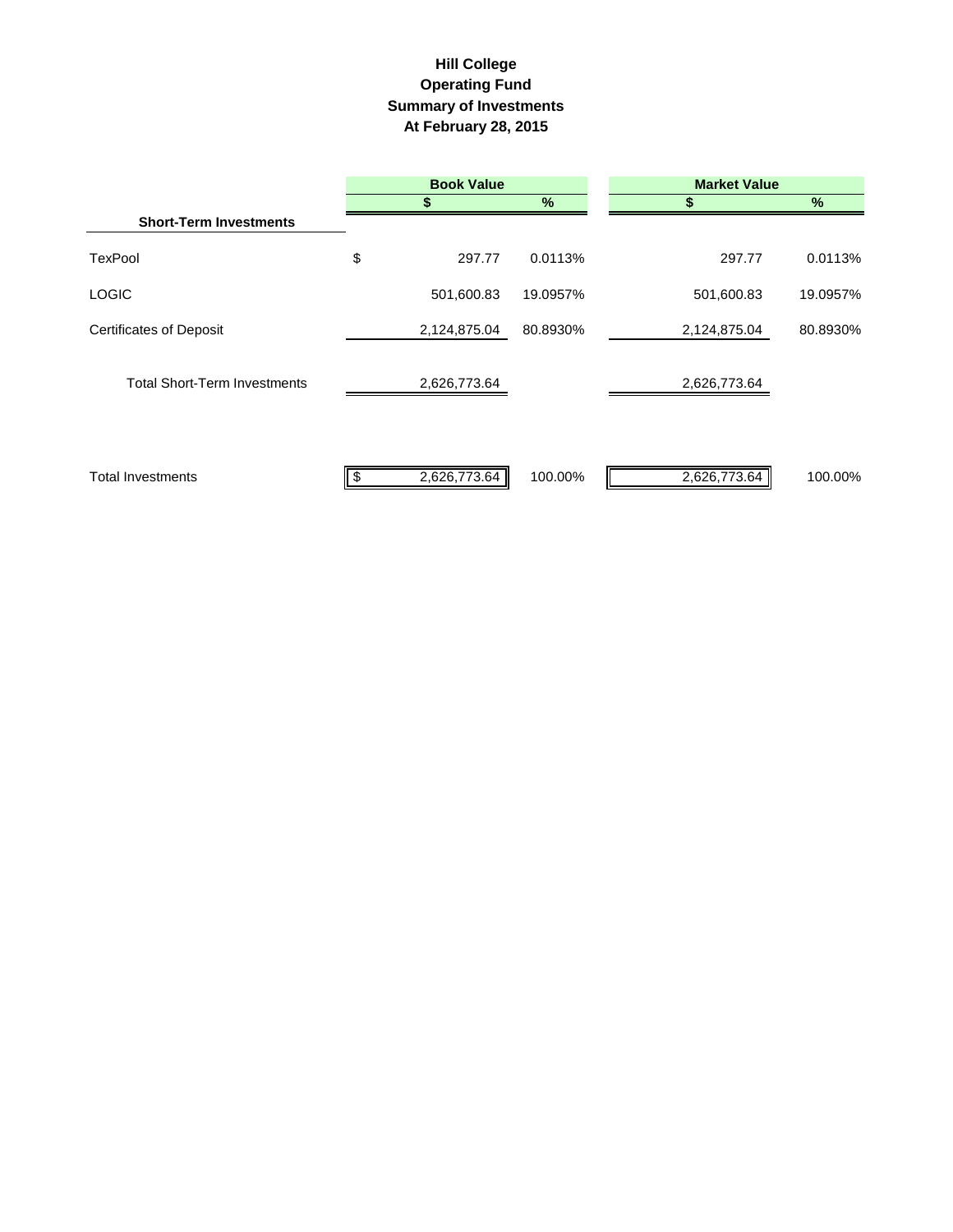### **Hill College Endowment Fund Summary of Investments At February 28, 2015**

|                                     | <b>Book Value</b> |           | <b>Market Value</b> |               |
|-------------------------------------|-------------------|-----------|---------------------|---------------|
|                                     |                   | $\%$      |                     | $\frac{9}{6}$ |
| <b>Short-Term Investments</b>       |                   |           |                     |               |
| <b>TexPool</b>                      | \$<br>52.47       | 100.0000% | 52.47               | 100.0000%     |
| <b>LOGIC</b>                        | ٠                 | 0.0000%   |                     | 0.0000%       |
| <b>Certificates of Deposit</b>      | ٠                 | 0.0000%   |                     | 0.0000%       |
| <b>Total Short-Term Investments</b> | 52.47             |           | 52.47               |               |
| <b>Total Investments</b>            | 52.47<br>\$       | 100.00%   | 52.47               | 100.00%       |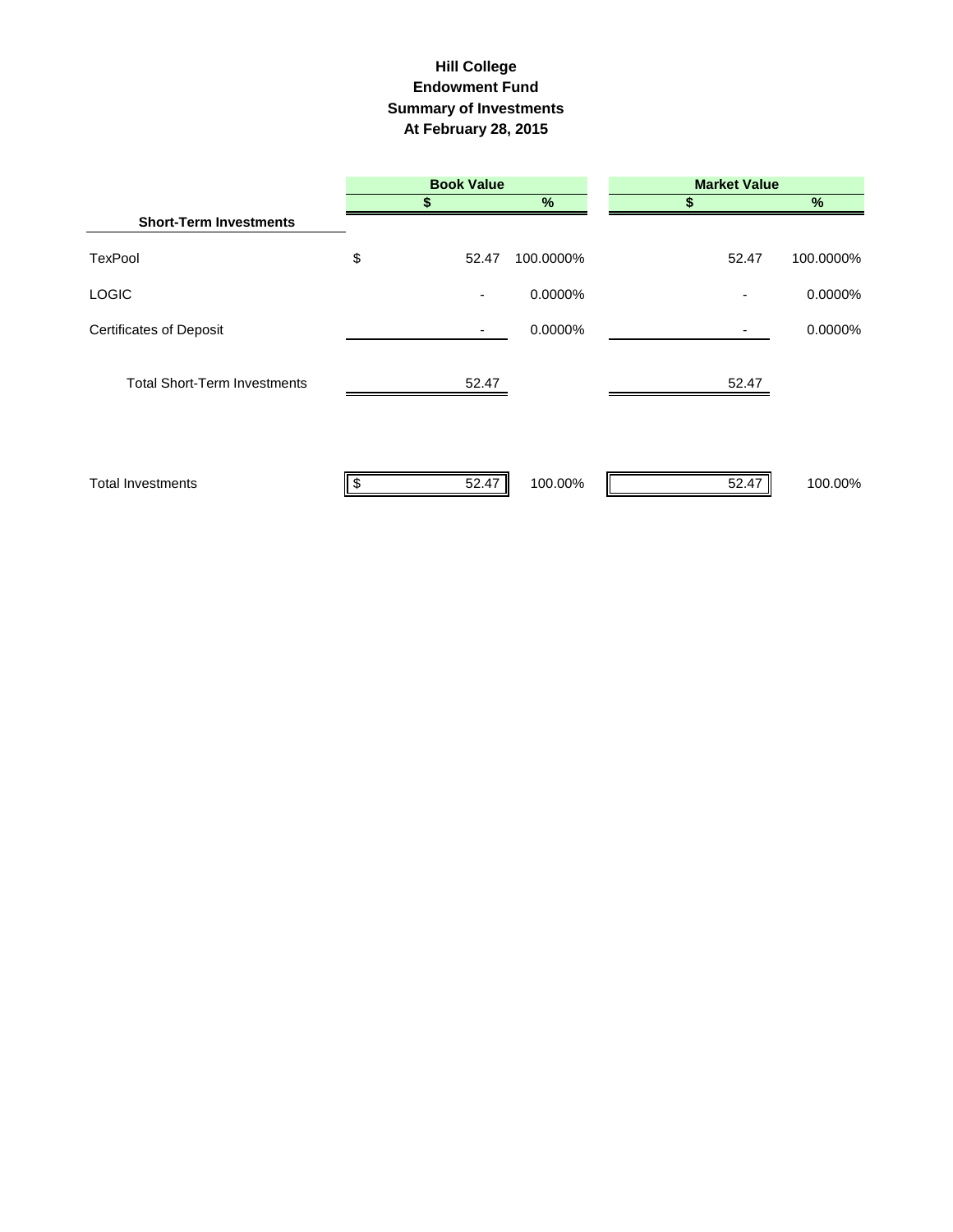### **Interest and Sinking Fund Summary of Investments At February 28, 2015 Hill College**

|                                     |     | <b>Book Value</b> |               | <b>Market Value</b> |          |  |
|-------------------------------------|-----|-------------------|---------------|---------------------|----------|--|
|                                     |     |                   | $\frac{9}{6}$ |                     | $\%$     |  |
| <b>Short-Term Investments</b>       |     |                   |               |                     |          |  |
| <b>TexPool</b>                      | \$  | 1.20              | 51.0638%      | 1.20                | 51.0638% |  |
| <b>LOGIC</b>                        |     | 1.15              | 48.9362%      | 1.15                | 48.9362% |  |
| <b>Certificates of Deposit</b>      |     | ٠                 | 0.0000%       | ٠                   | 0.0000%  |  |
| <b>Total Short-Term Investments</b> |     | 2.35              |               | 2.35                |          |  |
| <b>Total Investments</b>            | -\$ | 2.35              | 100.00%       | 2.35                | 100.00%  |  |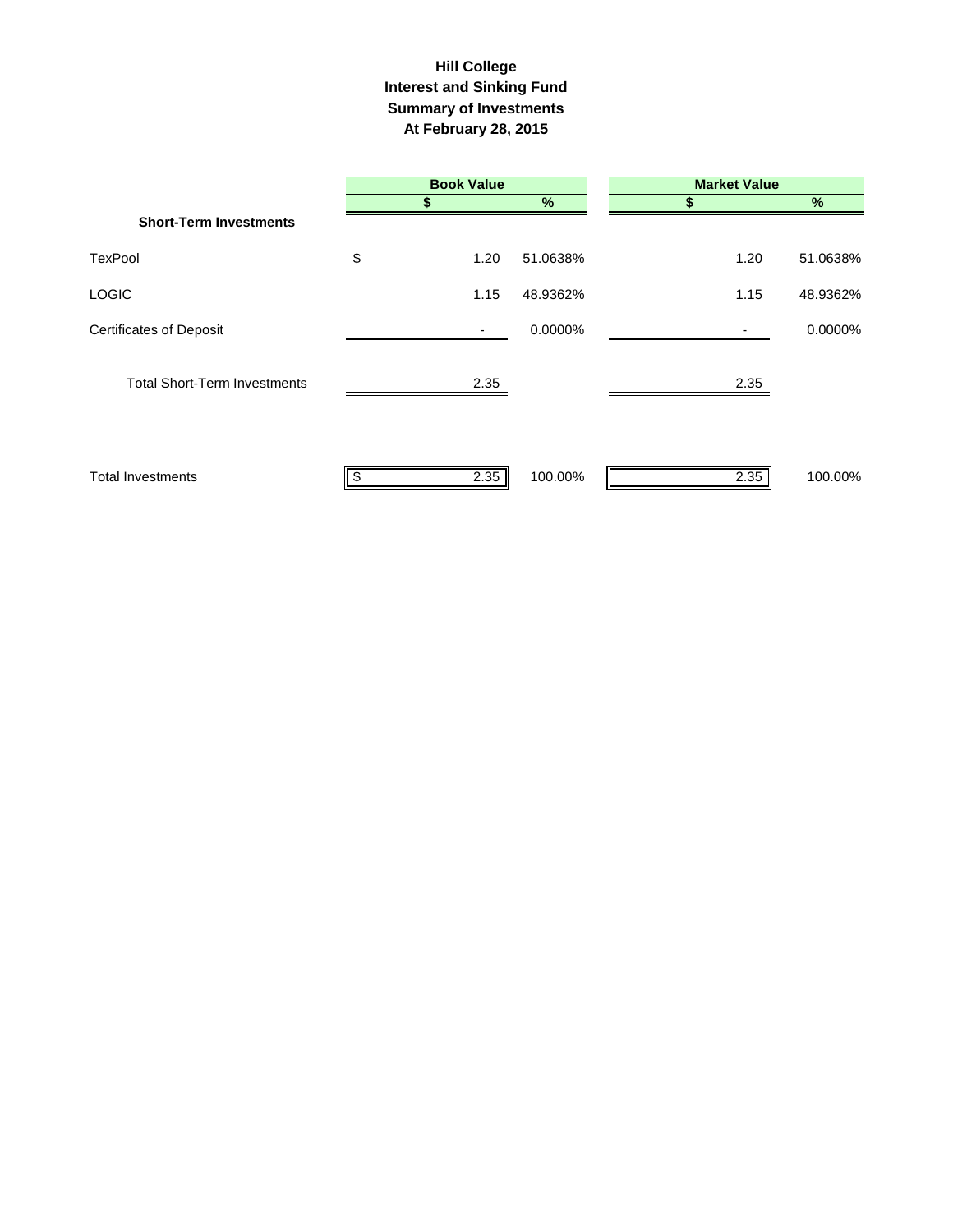# **Summary of Investments At February 28, 2015 Special Revenue Fund Hill College**

|                                     | <b>Book Value</b> |          | <b>Market Value</b> |               |  |  |  |
|-------------------------------------|-------------------|----------|---------------------|---------------|--|--|--|
|                                     |                   | %        |                     | $\frac{9}{6}$ |  |  |  |
| <b>Short-Term Investments</b>       |                   |          |                     |               |  |  |  |
| <b>TexPool</b>                      | \$<br>٠           | 0.0000%  | ٠                   | 0.0000%       |  |  |  |
| <b>LOGIC</b>                        | 99.09             | 0.0100%  | 99.09               | 0.0100%       |  |  |  |
| <b>Certificates of Deposit</b>      | 988,806.26        | 99.9900% | 988,806.26          | 99.9900%      |  |  |  |
| <b>Total Short-term Investments</b> | 988,905.35        |          | 988,905.35          |               |  |  |  |
| <b>Total Investments</b>            | 988,905.35<br>\$  | 0.01%    | 988,905.35          | 0.01%         |  |  |  |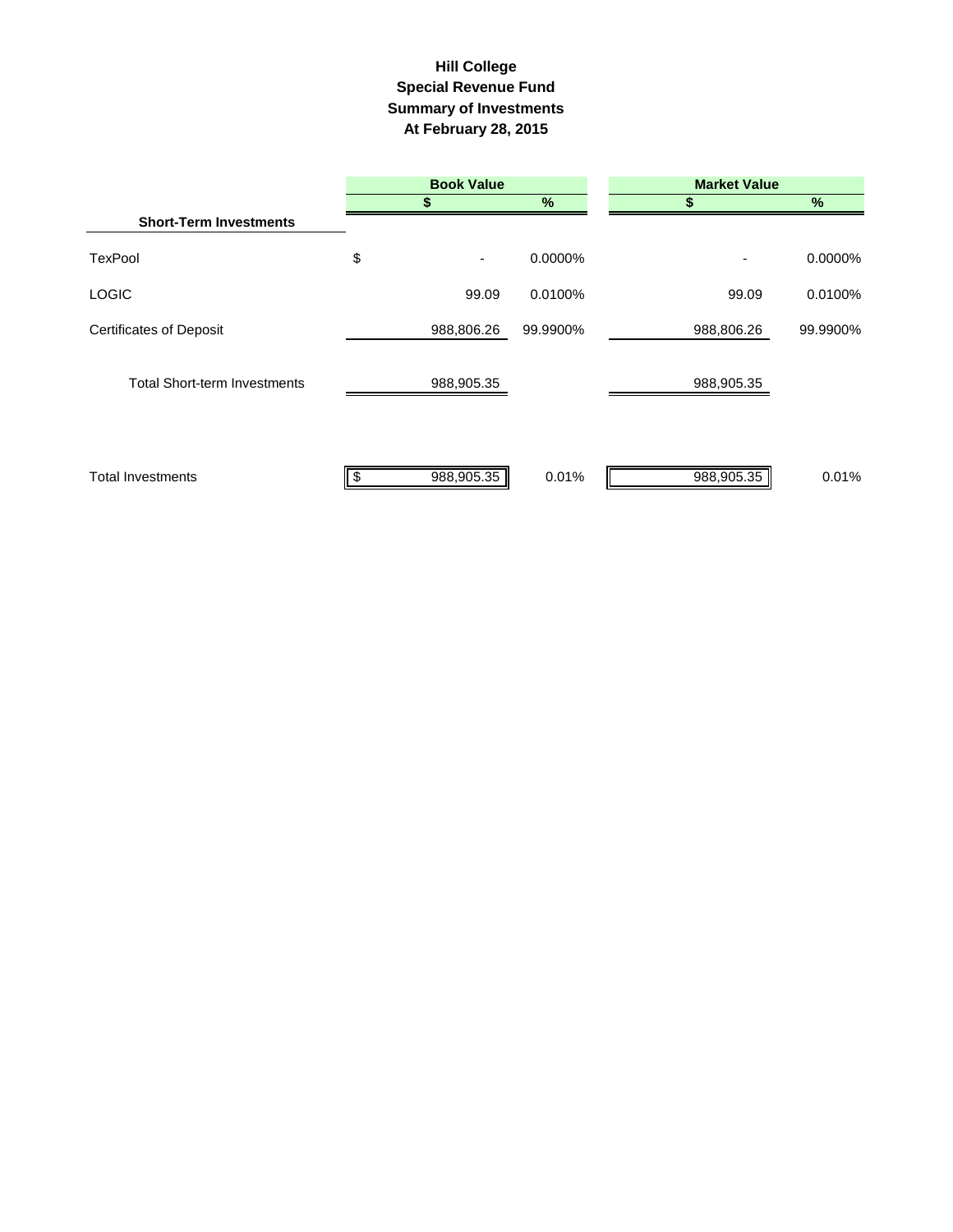# **Hill College Operating Fund Statement of Changes in Investment Assets Quarter Ended February 28, 2015**

|                                                       | <b>Book Value</b> |              |     | <b>Market Value</b> |  |  |
|-------------------------------------------------------|-------------------|--------------|-----|---------------------|--|--|
| <b>Beginning Investment Assets - 11/30/14</b>         | \$                | 2,622,332.99 | S.  | 2,622,332.99        |  |  |
| Receipts\Contributions                                |                   |              |     |                     |  |  |
| Investment Income                                     |                   | 4,440.65     |     | 4,440.65            |  |  |
| Accrued Interest Income                               |                   |              |     | 1,926.46            |  |  |
| <b>Distribution</b>                                   |                   |              |     |                     |  |  |
| Net Realized Gains (Losses)                           |                   |              |     |                     |  |  |
| Changes in Net Unrealized Appreciation/(Depreciation) |                   |              |     |                     |  |  |
| <b>Ending Investment Assets - 2/28/15</b>             |                   | 2,626,773.64 | \$. | 2,628,700.10        |  |  |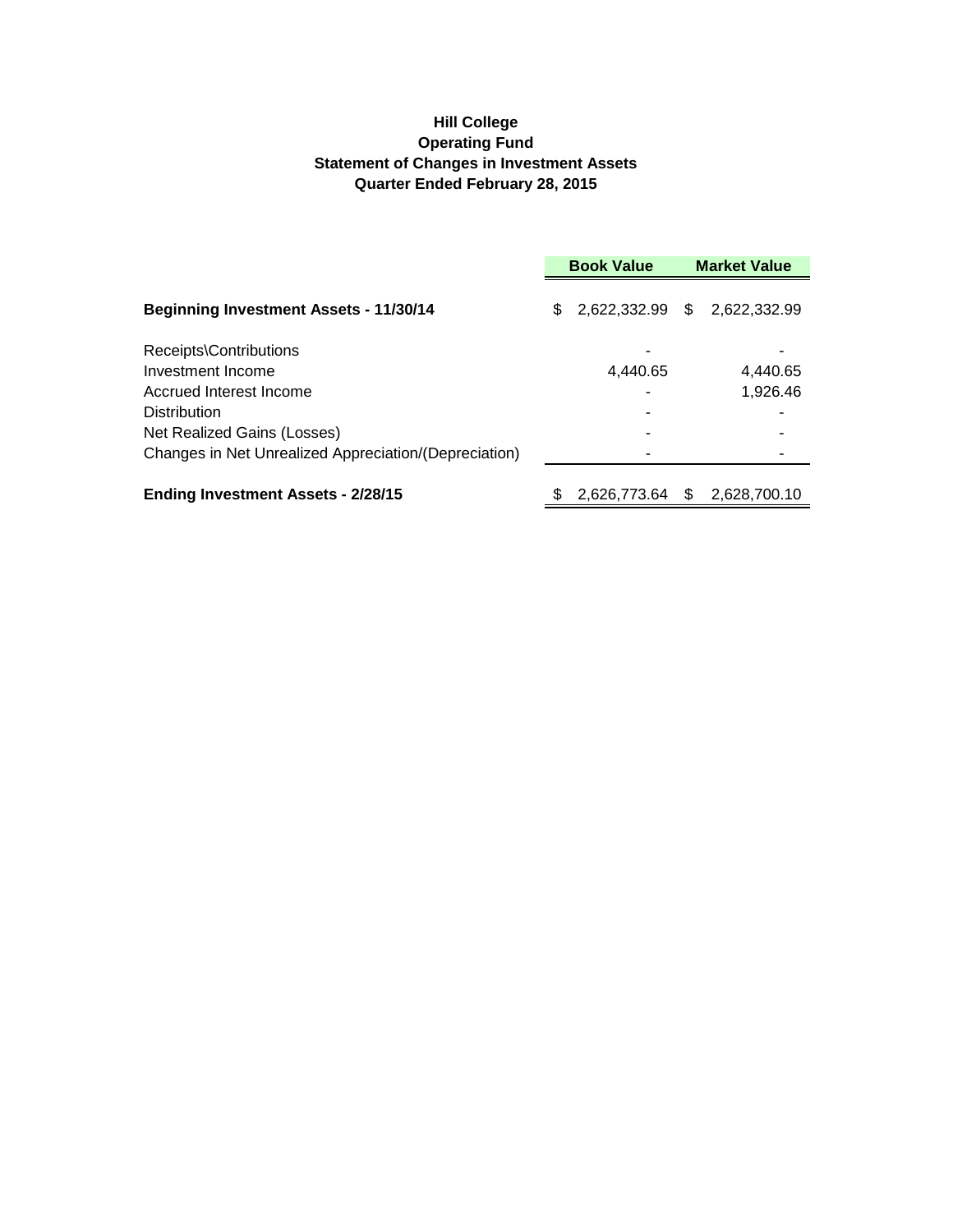# **Hill College Endowment Fund Statement of Changes in Investment Assets Quarter Ended February 28, 2015**

|                                                       | <b>Book Value</b> |       | <b>Market Value</b> |       |
|-------------------------------------------------------|-------------------|-------|---------------------|-------|
| <b>Beginning Investment Assets - 11/30/14</b>         | \$                | 52.47 | \$.                 | 52.47 |
| Receipts\Contributions                                |                   |       |                     |       |
| Investment Income                                     |                   |       |                     |       |
| Accrued Interest Income                               |                   |       |                     |       |
| Distribution                                          |                   |       |                     |       |
| Net Realized Gains (Losses)                           |                   |       |                     |       |
| Changes in Net Unrealized Appreciation/(Depreciation) |                   |       |                     |       |
| <b>Ending Investment Assets - 2/28/15</b>             |                   | 52.47 | £.                  | 52.47 |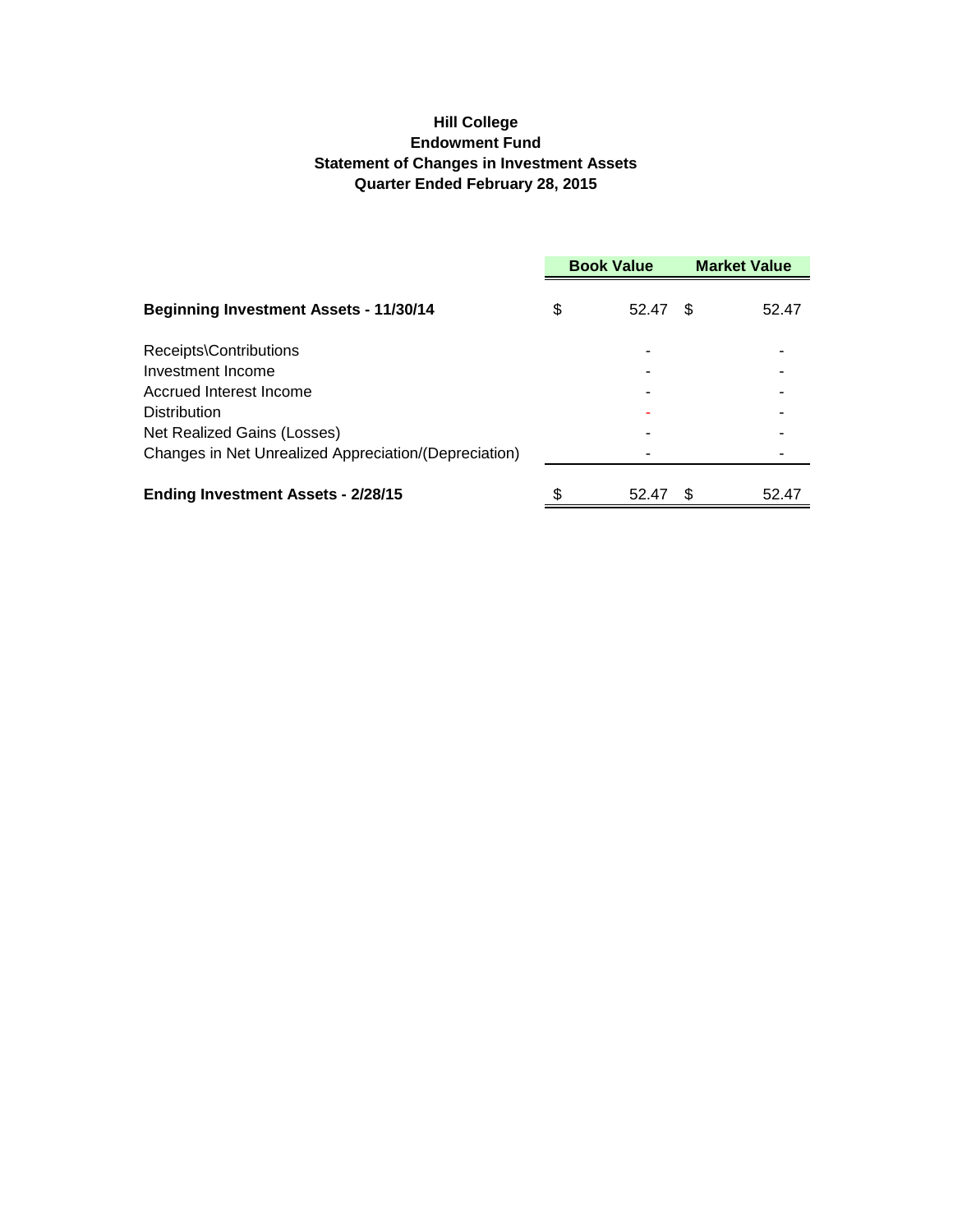# **Hill College Interest & Sinking Fund Statement of Changes in Investment Assets Quarter Ended February 28, 2015**

|                                                       | <b>Book Value</b> |                   |      | <b>Market Value</b> |  |
|-------------------------------------------------------|-------------------|-------------------|------|---------------------|--|
| <b>Beginning Investment Assets - 11/30/14</b>         | \$                | 2.35              | - \$ | 2.35                |  |
| Receipts\Contributions                                |                   |                   |      |                     |  |
| Investment Income                                     |                   |                   |      |                     |  |
| Accrued Interest Income                               |                   |                   |      |                     |  |
| <b>Distribution</b>                                   |                   |                   |      |                     |  |
| Net Realized Gains (Losses)                           |                   |                   |      |                     |  |
| Changes in Net Unrealized Appreciation/(Depreciation) |                   |                   |      |                     |  |
| <b>Ending Investment Assets - 2/28/15</b>             |                   | 2.35 <sup>5</sup> |      | 2.35                |  |